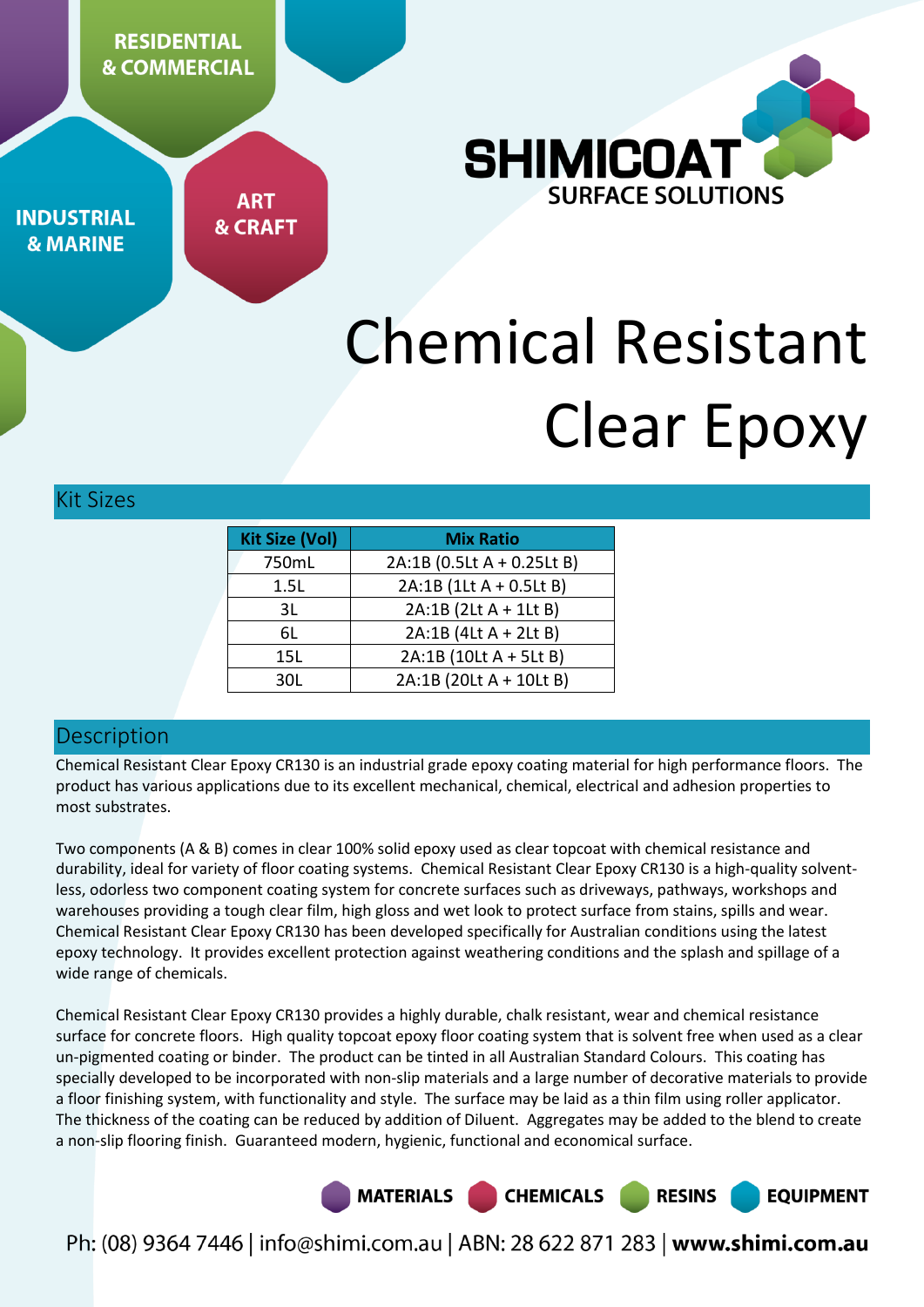

#### Features

Chemical Resistant Clear Epoxy CR130 is supplied in two pack kit, Part A (Resin) and Part B (Curative or Hardener). Other parts such as pigment, flakes, decorative and non-slip materials can be supplied separately. Selected features of Chemical Resistant Clear Epoxy CR130:

- Modern, Hygiene, Functional and Economical.
- Heavy duty clear or pigmented coating for concrete and polished concrete floors.
- **Highly resistant to chemical attack and** pedestrian or vehicular traffic.
- **Can be used in conjunction with graded** aggregates to produce durable decorative floor finishes.
- Long lasting and easily maintained with good resistance to a wide range of domestic and commercial chemicals.
- **Solvent free when used as a clear un**pigmented coating or binder.
- **Outstanding water resistance.**
- Seamless, easy to clean and maintain.
- Suitable for Flake Flooring systems, see SHIMI FLAKE flooring system.
- Superior Chemical Resistant Finished surface
- Excellent UV stability
- Solvent Free (Unless you apply Diluent for thickness control)
- Engineered formulation for trafficable area with high mechanical strength
- DIY Friendly, easy to apply and curable over a wide range of temperature
- Available with a wide range of Flakes for decorative concrete
- Ideally compatible for Non-Slip Flooring System

**EQUIPMENT** 

#### Coverage

1L covers approximately 5sqm per coat, depend on the conditions of the surface. First coat usually consumes more and the second coat less. For Pour-On applications and metallic effects, 1L/sqm is recommended to achieve 1000micron ideal thickness.

# Applications

Roller, Brush or Squeegee.

# Dry Time at 25°C

| Pot Life:    | 45 minutes at 25°C                                                            |
|--------------|-------------------------------------------------------------------------------|
| Tack Free:   | 2-3 hours                                                                     |
|              | Thin Film Set: 8 Hours (Min, depending on temperature and humidity)           |
|              | Deep Cast Set: 24 Hours (Min, depending on temperature and humidity) 10mm Max |
| Dry Cured:   | 12-16 hours – Foot Traffic (depending on temperature and humidity)            |
| Fully Cured: | 7 days (Vehicle Traffic)                                                      |
| Re-Coat:     | Over night                                                                    |

## Clean Up

Thinner & Diluent (Blend of Solvents).

MATERIALS CHEMICALS RESINS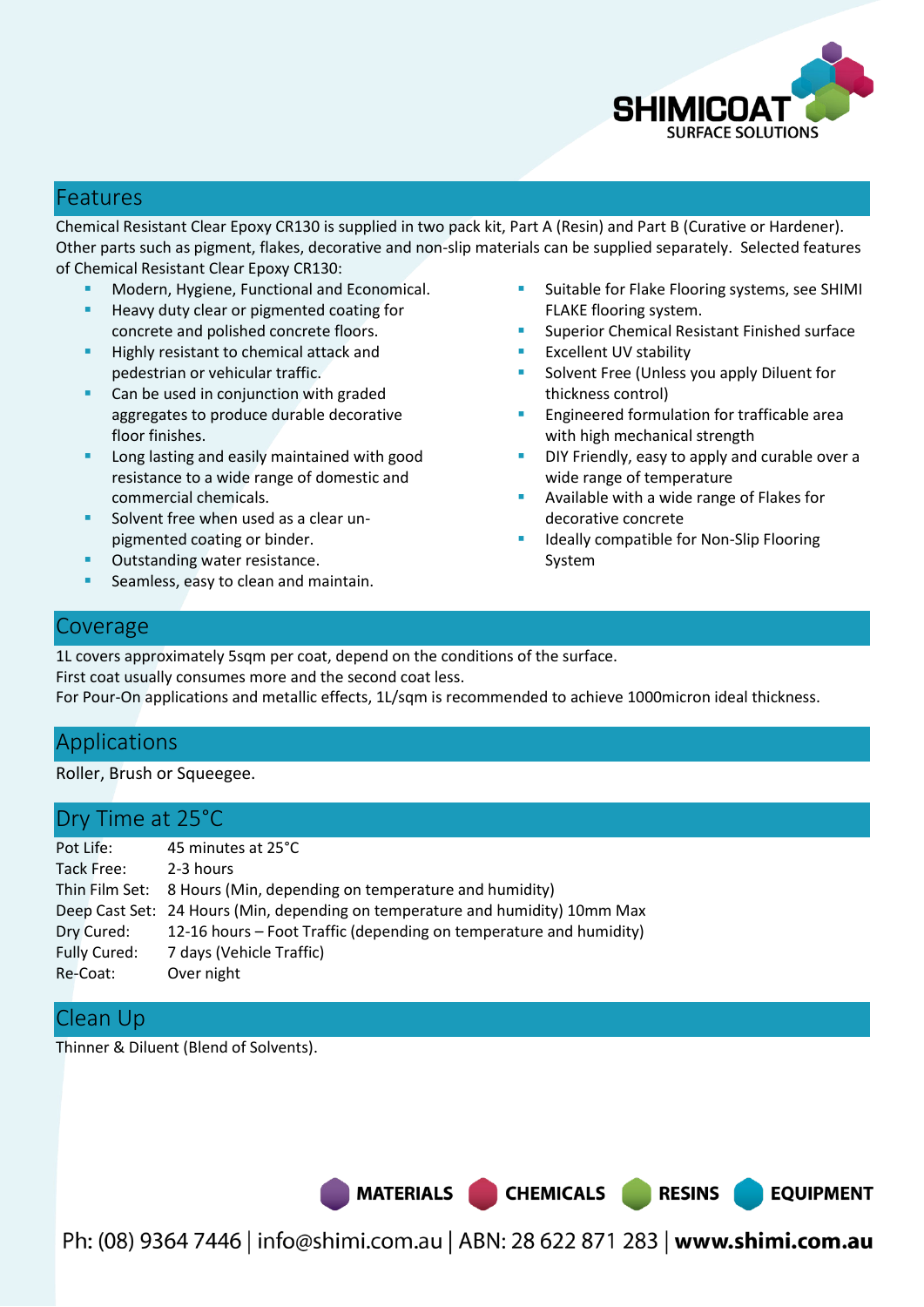

**EQUIPMENT** 

## Preparations

Clean and dry surface. Ensure surface to be coated is free of all dirt, grease, oil, paint, curing agents and other contaminants. Removal of Oil Contamination by degreaser and alkaline cleaning pressure wash Acid-wash to enhanced surface porosity and etch the surface. Ensure moisture free surface. Allow to completely dry, run Dry Test. Place a piece of plastic over a small area, tape the edges and leave for 1 hour. Remove plastic, if there is no moisture on either surface, concrete is sufficiently dry. Ideally, always consider surface grinding and removal of loose materials. Grinding is always advisable prior to application of all Shimicoat Epoxy products, to maximize adhesion.

For further information, please refer to SHIMICOAT Instruction for "Surface Preparations".

## Specifications

Physical & Chemical properties of Chemical Resistant Clear Epoxy CR130:

| <b>Mix Ratios</b>                           | 2A:1B (Volume) or 2A:1B (Weight)                     |
|---------------------------------------------|------------------------------------------------------|
|                                             | For Example: 2Lt of A (2Kg) & 1Lt of B (1Kg)         |
| Pot Life @25°C                              | 45min                                                |
| <b>Colour of Blend</b>                      | Available in All Australian Standard AS 2700 Colours |
| <b>Specific Gravity (SG) of Blend</b>       | 1.4                                                  |
| Low Profile Coverage (Kg/sqm)               | Roller Application (200micron) - 0.2Kg of Blend per  |
|                                             | sqm                                                  |
| Maximum Temperature Surface Exposure (°C)   | 140                                                  |
| <b>Initial Cure Time (Hours)</b>            | 24Hours                                              |
| <b>Ultimate Cure Time (Days)</b>            | 7 Days                                               |
| <b>Compressive strength (ASTM D 695-85)</b> | 80-90                                                |
| Tensile strength (ASTM D 638-86)            | 50                                                   |
| Flexural strength (ASTM D 790-86)           | 80-90                                                |
| Hardness shore D (ASTM D2240-86)            | 81                                                   |
| <b>Abrasion Resistance (ASTM D4060-90)</b>  | 0.056 g/1000 cycle                                   |

MATERIALS CHEMICALS RESINS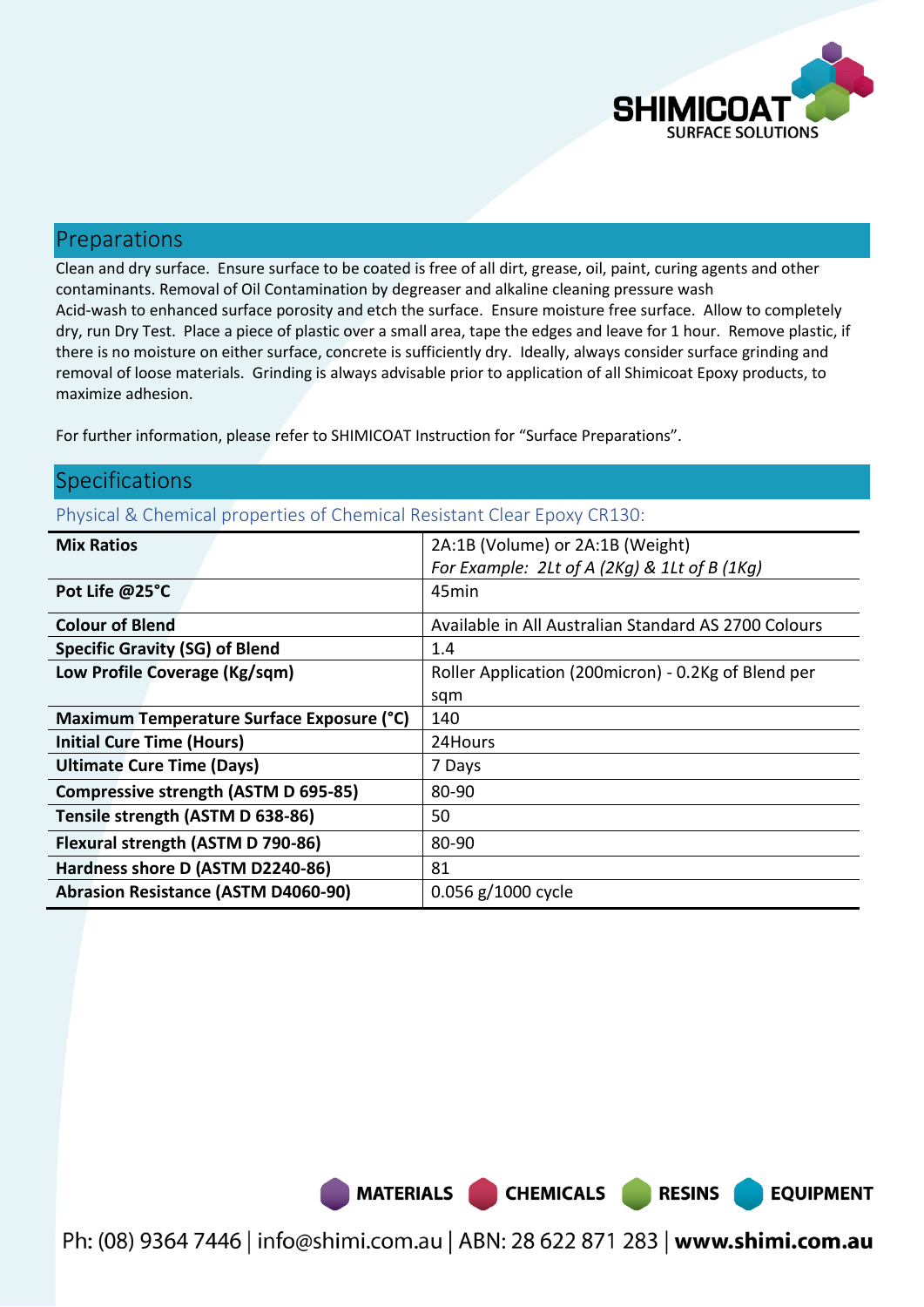

|                              | Reagent                                                             |                                                 | Rating           |  |  |
|------------------------------|---------------------------------------------------------------------|-------------------------------------------------|------------------|--|--|
|                              | Hydrochloric Acid                                                   |                                                 | B                |  |  |
|                              | Sulphuric Acid                                                      |                                                 | $\mathcal{C}$    |  |  |
| Acids                        | Acetic Acid                                                         |                                                 | B                |  |  |
|                              | Nitric Acid (10% max)                                               |                                                 | $\overline{C}$   |  |  |
|                              |                                                                     | Phosphoric Acid (25% max)                       | B                |  |  |
|                              | Sodium Hydroxide                                                    |                                                 | B                |  |  |
|                              | Ammonium Hydroxide                                                  |                                                 | $\mathbf{A}$     |  |  |
| Alkalis                      | Potassium Hydroxide                                                 |                                                 | B                |  |  |
| Sodium Hypochlorite (Bleach) |                                                                     |                                                 | A                |  |  |
|                              | Xylene                                                              |                                                 | $\mathbf{A}$     |  |  |
|                              | Methyl Ethyl Ketone (MEK)                                           |                                                 | $\mathsf{C}$     |  |  |
|                              | Diesel                                                              |                                                 | A                |  |  |
|                              | Solvents<br>Ethanol<br>Acetone<br>Kerosene<br>Petrol                |                                                 | $\mathbf{A}$     |  |  |
|                              |                                                                     |                                                 | B                |  |  |
|                              |                                                                     |                                                 | $\boldsymbol{A}$ |  |  |
|                              |                                                                     |                                                 | А                |  |  |
|                              | Wine & Beer                                                         |                                                 | $\overline{A}$   |  |  |
| <b>Code</b>                  | <b>Resistance</b>                                                   | <b>Description</b>                              |                  |  |  |
| A                            | Excellent                                                           | Suitable for Long term immersion                |                  |  |  |
| B                            | Good                                                                | Suitable for Short-term immersion (Max 3        |                  |  |  |
|                              | days)                                                               |                                                 |                  |  |  |
| C                            | Caution                                                             | Very short contact time is OK, spill and splash |                  |  |  |
| D                            | Danger                                                              | Not Recommended                                 |                  |  |  |
|                              | Indicative reference only. Tested in laboratory conditions at 25°C. |                                                 |                  |  |  |

Specific resistance properties of Chemical Resistant Clear Epoxy CR130, in harsh chemicals.

Resistance properties of Chemical Resistant Clear Epoxy CR130:

| <b>Heat Resistant</b>   | $140^{\circ}$ C                                                                                     | <b>Alkalis</b>            | <b>Resist Short term</b><br>immersion in all<br>alkalis.                              |
|-------------------------|-----------------------------------------------------------------------------------------------------|---------------------------|---------------------------------------------------------------------------------------|
| <b>Weather Proofing</b> | All Epoxy Coatings<br>may yellow with<br>time. Weatherproof<br>top coat may be used<br>if required. | <b>Salts &amp; Brines</b> | Resist continuous or<br>long-term immersion<br>in all Salts & Brine<br>systems.       |
| <b>Solvents</b>         | Resistant to most<br>hydrocarbon solvents<br>and alcohols.                                          | Water                     | Excellent resist to<br>continuous or long<br>term immersion in<br>fresh & Salt Water. |
| <b>Acids</b>            | Resist splash and<br>spills in all acids.                                                           | <b>Abrasion</b>           | Excellent when fully<br>cured (7 Days)                                                |

MATERIALS CHEMICALS RESINS

**EQUIPMENT**